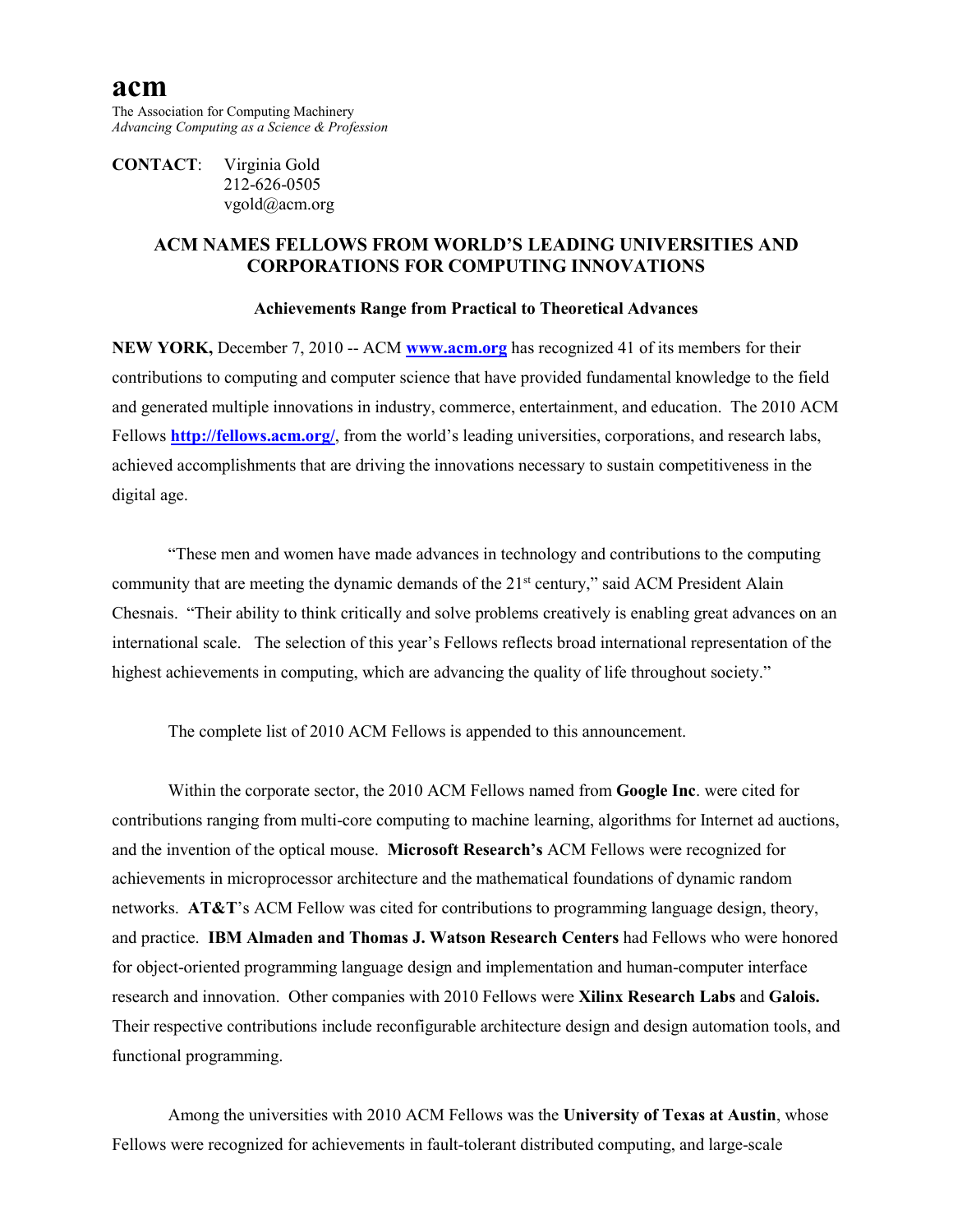distributed computer systems, and natural language processing. Fellows from the **University of Illinois at Urbana-Champaign** were recognized for contributions to hardware and language memory models and multiprocessor architectures. **Carnegie Mellon University** Fellows were cited for contributions to graph and multimedia mining and revolutionizing human computer interaction.

Other North American universities with 2010 ACM Fellows include **University of Michigan; Boston University; Washington University; Duke University; Indiana University; University of California at Santa Barbara, San Diego, and Berkeley; Rice University; Rutgers University; Yale University; Brown University; University of British Columbia; and the University of Waterloo.**  ACM Fellows from these institutions were cited for achievements in reliable storage and virtual machines; networks and distributed systems; automatic program parallelization; energy management for mobile devices; numerical optimization; data management protocols; computational geometry; algorithms for DNA sequencing; large scale systems and network security; theory and application of machine learning; robotic motion planning; algorithms for Internet ad auctions; algorithms for solving linear equations; graph algorithms; biomolecular computation; and data management.

Among universities outside North America, the 2010 ACM Fellows include **Monash University** in Australia; **University of Auckland** in New Zealand; **University of Southampton** in UK; **École Polytechnique Fédérale de Lausanne** and **Swiss Federal Institute of Technology** in Switzerland; **University of Kaiserslautern** and **Fraunhofer Institute for Experimental Software Engineering** in Germany; **University College** in UK; and **Saarland University** in Germany. Fellows from these universities were recognized for contributions to high performance supercomputers; parallel processor and memory system design; semantic web and web science; security in wireless networks; XML data management; software engineering research for industrial applications; software testing; and automated debugging.

ACM will formally recognize the 2010 Fellows at its annual Awards Banquet in June 4, 2011, in San Jose, CA. Additional information about the ACM 2010 Fellows, the awards event, as well as previous ACM Fellows and award winners is available at **[www.acm.org/awards](http://www.acm.org/awards)**.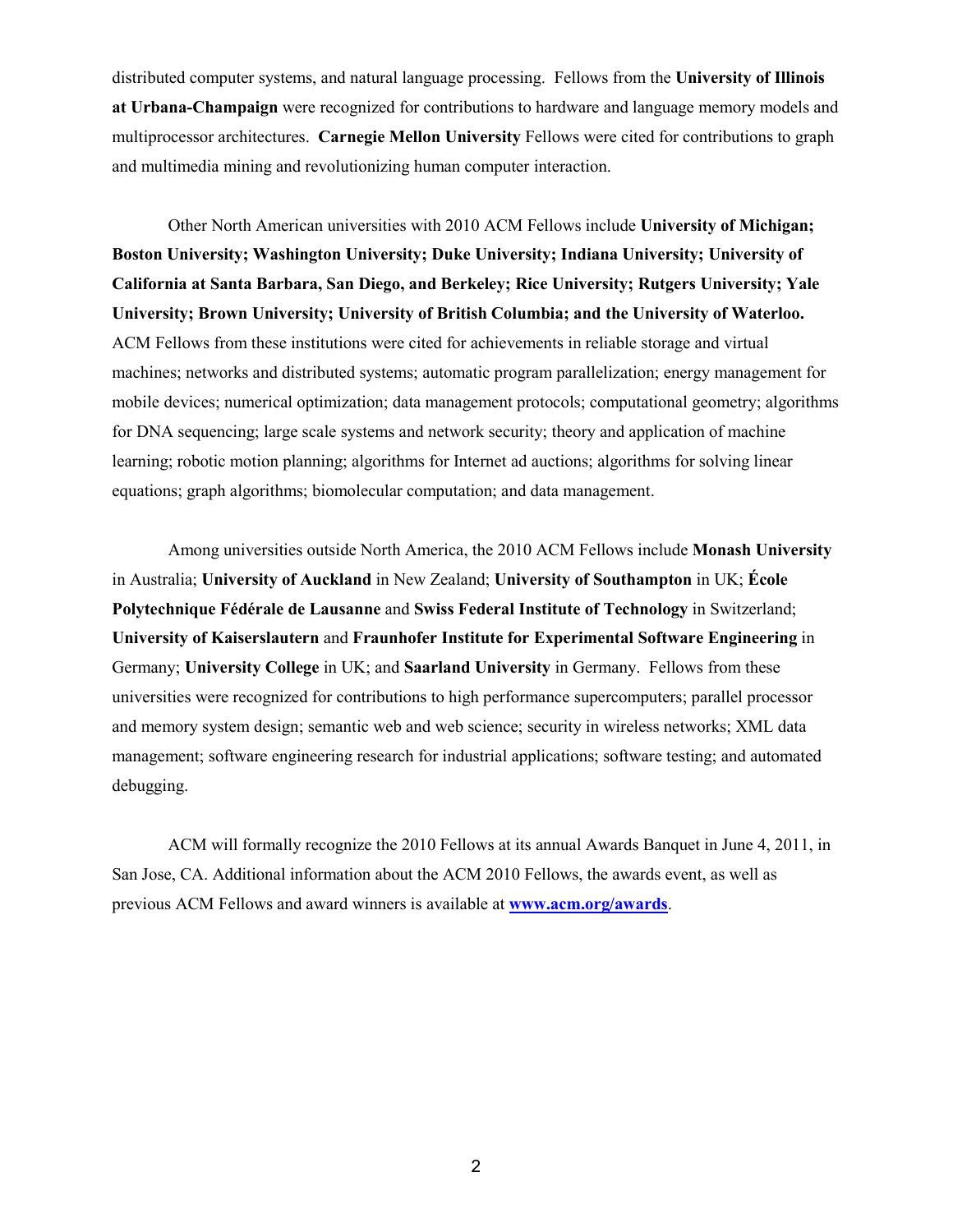# **2010 Fellows and Citations**

## **David Abramson**

*Monash University* For contributions to software engineering tools and techniques for high performance and distributed supercomputers

### **Sarita Adve**

*University of Illinois at Urbana-Champaign* For contributions to hardware and language memory models, and to low-power and resilient systems

### **Lorenzo Alvisi**

*The University of Texas at Austin* For contributions to fault-tolerant distributed computing, bridging theory and practice

#### **Luiz André Barroso**

*Google Inc.* For contributions to multi-core computing, warehouse scale data-center architectures, and energy proportional computing

# **Doug Burger**

*Microsoft Research* For contributions to distributed microprocessor architectures and memory systems

### **Jennifer Chayes**

*Microsoft Research New England Lab* For contributions to the foundations of dynamic random networks in theoretical computer science

# **Peter M. Chen**

*University of Michigan* For contributions to reliable storage and virtual machines

# **Anne Condon**

*University of British Columbia* For contributions to complexity theory and leadership in advancing women in computing

# **Mark Crovella**

*Boston University* For contributions to the measurement and analysis of networks and distributed systems

# **Ron K. Cytron**

*Washington University* For contributions to algorithms and implementations of automatic program parallelization

# **Michael Dahlin**

*The University of Texas at Austin* For contributions to the science and engineering of large-scale distributed computer systems

### **Amr El Abbadi**

*University of California at Santa Barbara* For contributions to scalable and fault-tolerant data management protocols

## **Carla Ellis**

*Duke University* For contributions to techniques for energy management in mobile devices, and for service to the computing community

### **Christos Faloutsos**

*Carnegie Mellon University* For contributions to data mining, indexing, fractals, and power laws

# **Kathleen Fisher**

*AT&T* For contributions to programming language design, theory, and practice, and for service to the computing community

# **James Goodman**

*University of Auckland* For contributions to parallel processor and memory system design

## **Professor Dame Wendy Hall**

*University of Southampton* For contributions to the semantic web and web science and for service to ACM and the international computing community

#### **Jean-Pierre Hubaux**

*EPFL (École Polytechnique Fédérale de Lausanne)* For contributions to security in wireless networks

#### **Michael Jordan**

*University of California, Berkeley* For contributions to the theory and application of machine learning

# **Lydia Kavraki**

*Rice University* For contributions to robotic motion planning and its application to computational biology

#### **Sara Kiesler**

*Carnegie Mellon University* For contributions to Human Computer Interaction

# **Philip Klein**

*Brown University* For contributions to graph algorithms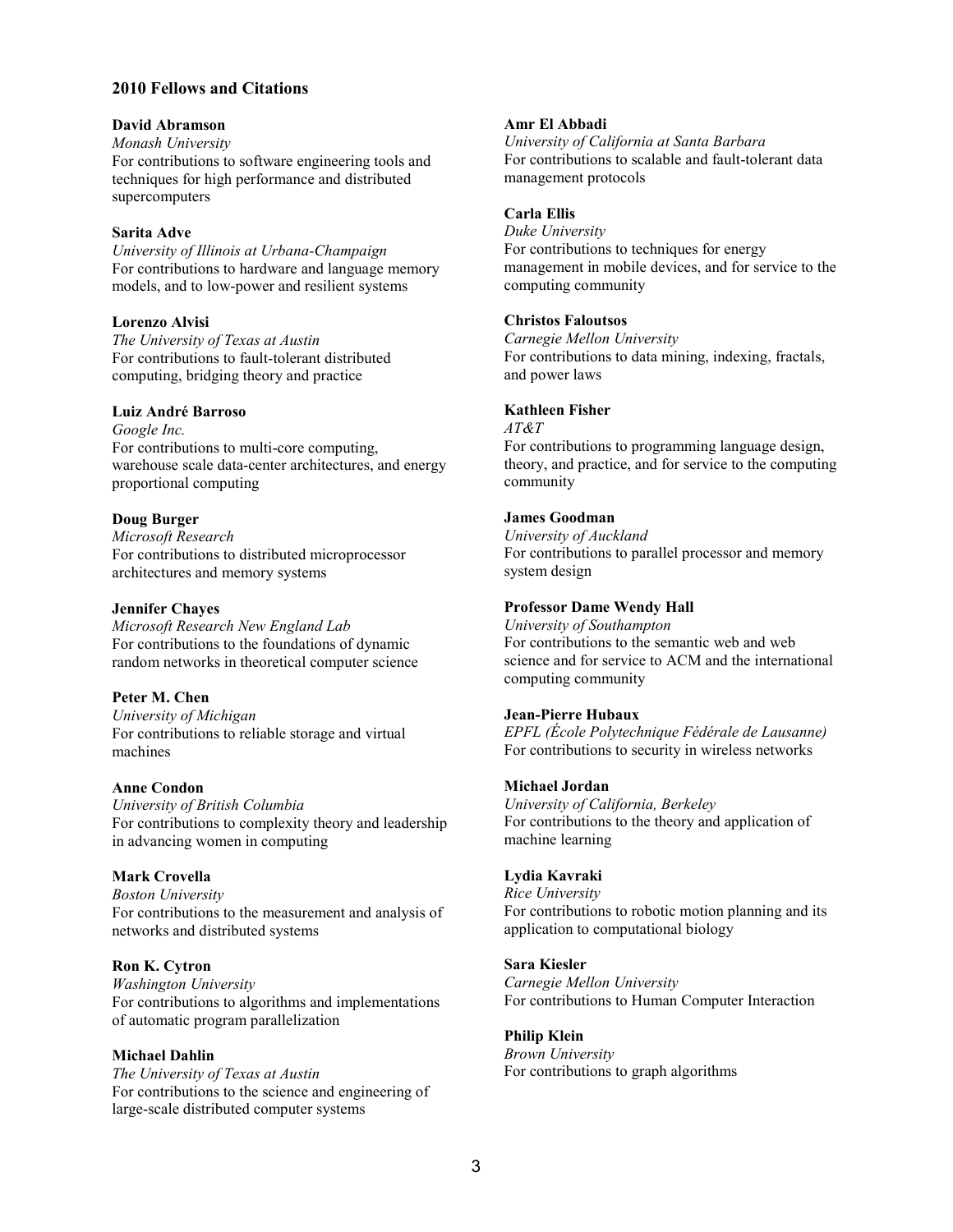#### **Donald Kossmann**

*ETH Zurich (Swiss Federal Institute of Technology)* For advances in XML data management and distributed information systems

#### **John Launchbury**

*Galois* For contributions to the development of functional programming

## **Richard F. Lyon**

*Google Inc.* For contributions to machine perception and for the invention of the optical mouse

### **Raymond Mooney**

*The University of Texas at Austin* For contributions to machine learning and natural language processing

## **S. Muthukrishnan**

*Rutgers University / Google Inc.* For contributions to efficient algorithms for string matching, data streams, and internet ad auctions

# **Fernando Pereira**

*Google Inc.* For contributions to machine-learning models of natural language and biological sequences

#### **Pavel Pevzner**

*University of California, San Diego* For contributions to algorithms for genome rearrangements, DNA sequencing, and proteomics

#### **Dieter Rombach**

*University of Kaiserslautern and the Fraunhofer Institute for Experimental Software Engineering (IESE), Kaiserslautern, Germany* For contributions to empirical software engineering research and its successful application to industrial practice

#### **David Rosenblum**

*University College London* For contributions to software testing and distributed systems, and for service to the software engineering community

#### **Stefan Savage**

*University of California, San Diego* For contributions to large scale systems and network security

# **Robert Schnabel**

*Indiana University* For leadership of the computing community in education and diversity, and for contributions to numerical optimization

# **Daniel Spielman**

*Yale University* For contributions to the design and analysis of algorithms

### **Subhash Suri**

*University of California, Santa Barbara* For algorithmic contributions in computational geometry, networks, and computational economics

# **Frank Tompa**

*University of Waterloo* For contributions to text-dominated and semistructured data management

### **Josep Torrellas**

*University of Illinois at Urbana-Champaign* For contributions to shared-memory multiprocessor architectures and thread-level speculation

# **Stephen Trimberger**

*Xilinx Research Labs* For contributions to the design of programmable logic and reconfigurable architectures, and for the development of design automation tools that enable their use

## **David Ungar**

*IBM Thomas J. Watson Research Center* For contributions to the design and implementation of object-oriented programming languages

#### **Andreas Zeller**

*Saarland University* For contributions to automated debugging, and to mining software archives

# **Shumin Zhai**

*IBM Almaden Research Center* For contributions to human-computer interface research and innovation

#### **About ACM**

ACM, the Association for Computing Machinery **[www.acm.org,](http://www.acm.org/)** is the world's largest educational and scientific computing society, uniting computing educators, researchers and professionals to inspire dialogue, share resources and address the field's challenges. ACM strengthens the computing profession's collective voice through strong leadership, promotion of the highest standards, and recognition of technical excellence. ACM supports the